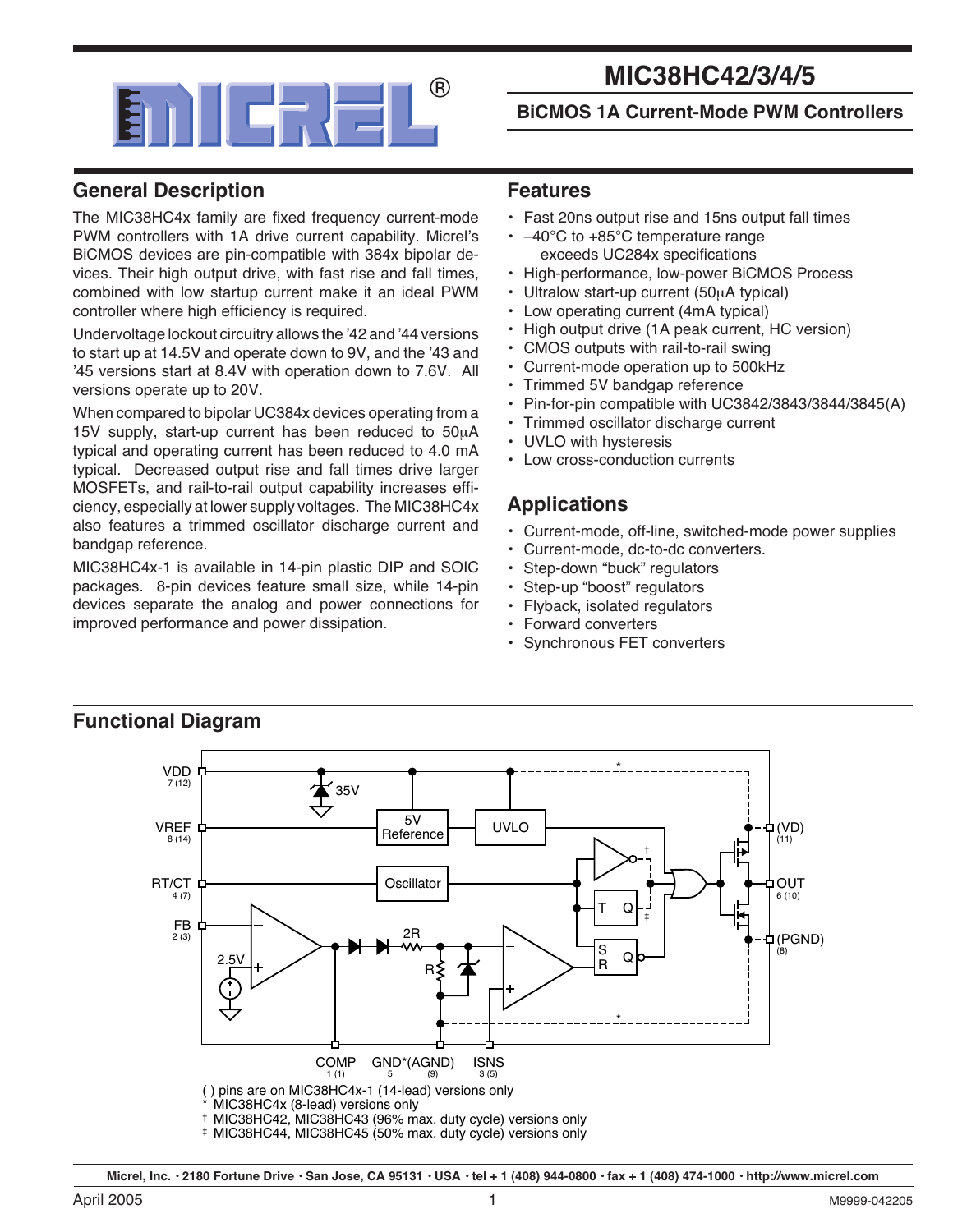| <b>Part Number</b> |                        | <b>Junction</b>                    |                    |
|--------------------|------------------------|------------------------------------|--------------------|
| <b>Standard</b>    | <b>Pb-Free</b>         | Temp. Range                        | Package            |
| MIC38HC42BN        | MIC38HC42YN            | $-40^{\circ}$ C to $+85^{\circ}$ C | 8-pin Plastic DIP  |
| MIC38HC43BN        | MIC38HC43YN            | $-40^{\circ}$ C to $+85^{\circ}$ C | 8-pin Plastic DIP  |
| MIC38HC44BN        | MIC38HC44YN            | $-40^{\circ}$ C to $+85^{\circ}$ C | 8-pin Plastic DIP  |
| MIC38HC45BN        | MIC38HC45YN            | $-40^{\circ}$ C to $+85^{\circ}$ C | 8-pin Plastic DIP  |
| MIC38HC42-1BN      | <b>Contact Factory</b> | $-40^{\circ}$ C to $+85^{\circ}$ C | 14-pin Plastic DIP |
| MIC38HC43-1BN      | <b>Contact Factory</b> | $-40^{\circ}$ C to $+85^{\circ}$ C | 14-pin Plastic DIP |
| MIC38HC44-1BN      | <b>Contact Factory</b> | $-40^{\circ}$ C to $+85^{\circ}$ C | 14-pin Plastic DIP |
| MIC38HC45-1BN      | <b>Contact Factory</b> | $-40^{\circ}$ C to $+85^{\circ}$ C | 14-pin Plastic DIP |
| MIC38HC42BM        | MIC38HC42YM            | $-40^{\circ}$ C to $+85^{\circ}$ C | 8-pin SOIC         |
| MIC38HC43BM        | MIC38HC43YM            | $-40^{\circ}$ C to $+85^{\circ}$ C | 8-pin SOIC         |
| MIC38HC44BM        | MIC38HC44YM            | $-40^{\circ}$ C to $+85^{\circ}$ C | 8-pin SOIC         |
| MIC38HC45BM        | MIC38HC45YM            | $-40^{\circ}$ C to $+85^{\circ}$ C | 8-pin SOIC         |
| MIC38HC42-1BM      | MIC38HC42-1YM          | $-40^{\circ}$ C to $+85^{\circ}$ C | 14-pin SOIC        |
| MIC38HC43-1BM      | MIC38HC43-1YM          | $-40^{\circ}$ C to $+85^{\circ}$ C | 14-pin SOIC        |
| MIC38HC44-1BM      | MIC38HC44-1YM          | $-40^{\circ}$ C to $+85^{\circ}$ C | 14-pin SOIC        |
| MIC38HC45-1BM      | MIC38HC45-1YM          | $-40^{\circ}$ C to $+85^{\circ}$ C | 14-pin SOIC        |

## **Ordering Information**

### **Selection Guide**

|                   | <b>UVLO Thresholds</b>                                                          |           |  |
|-------------------|---------------------------------------------------------------------------------|-----------|--|
| <b>Duty Cycle</b> | Startup 14.5V<br>Startup 8.4V<br>Minimum Operating 7.6V<br>Minimum Operating 9V |           |  |
| 0% to 96%         | MIC38HC43                                                                       | MIC38HC42 |  |
| 0% to 50%         | MIC38HC45                                                                       | MIC38HC44 |  |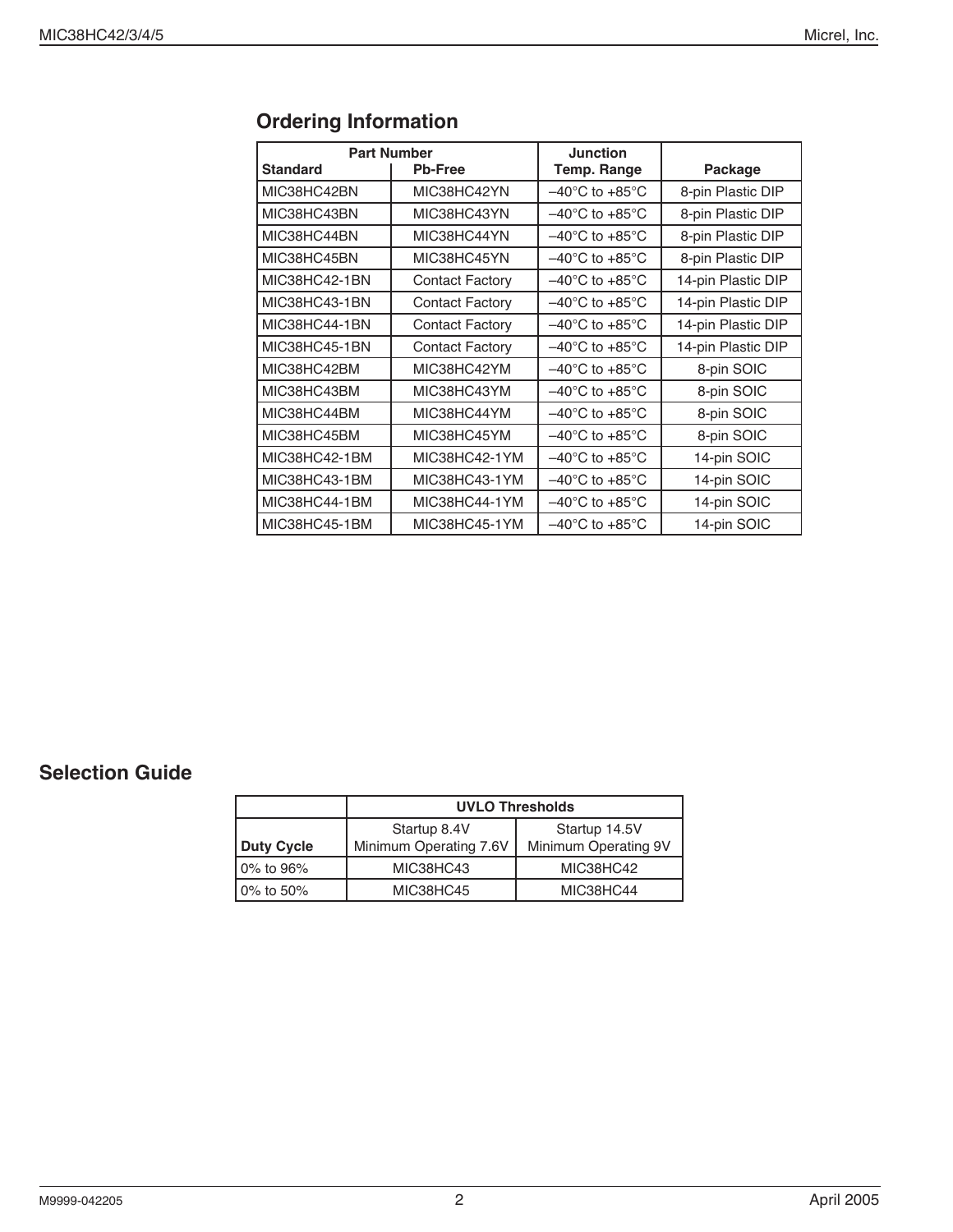## **Pin Configuration**



**8-Pin DIP (N) 8-Lead SOIC (M)**



**14-Pin DIP (-1**B**N) 14-Lead SOIC (-1**B**M)**

## **Pin Description**

| <b>Pin Number</b><br><b>N, M, MM</b> | <b>Pin Number</b><br>$-1BN$ , $-1BM$ | <b>Pin Name</b> | <b>Pin Function</b>                                                                                                   |
|--------------------------------------|--------------------------------------|-----------------|-----------------------------------------------------------------------------------------------------------------------|
| 1                                    | 1                                    | COMP            | Compensation: Connect external compensation network to modify the error<br>amplifier output.                          |
|                                      | 2                                    | <b>NC</b>       | Not internally connected.                                                                                             |
| 2                                    | 3                                    | <b>FB</b>       | Feedback (Input): Error amplifier input. Feedback is 2.5V at desired output<br>voltage.                               |
|                                      | 4                                    | <b>NC</b>       | Not internally connected.                                                                                             |
| 3                                    | 5                                    | <b>ISNS</b>     | Current Sense (Input): Current sense comparator input. Connect to current<br>sensing resistor or current transformer. |
|                                      | 6                                    | <b>NC</b>       | Not internally connected.                                                                                             |
| $\overline{4}$                       | $\overline{7}$                       | RT/CT           | Timing Resistor/Timing Capacitor: Connect external RC network to select<br>switching frequency.                       |
| 5                                    |                                      | <b>GND</b>      | Ground: Combined analog and power ground.                                                                             |
|                                      | 8                                    | <b>PGND</b>     | Power Ground: N-channel driver transistor ground.                                                                     |
|                                      | 9                                    | <b>AGND</b>     | Analog Ground: Controller circuitry ground.                                                                           |
| 6                                    | 10                                   | <b>OUT</b>      | Power Output: Totem-pole output.                                                                                      |
|                                      | 11                                   | <b>VD</b>       | Power Supply (Input): P-channel driver transistor supply input. Return to<br>power ground (PGND).                     |
| $\overline{7}$                       | 12                                   | <b>VDD</b>      | Analog Supply (Input): Controller circuitry supply input. Return to analog<br>ground (AGND).                          |
|                                      | 13                                   | <b>NC</b>       | Not internally connected.                                                                                             |
| 8                                    | 14                                   | <b>VREF</b>     | 5V Reference (Output): Connect external RC network.                                                                   |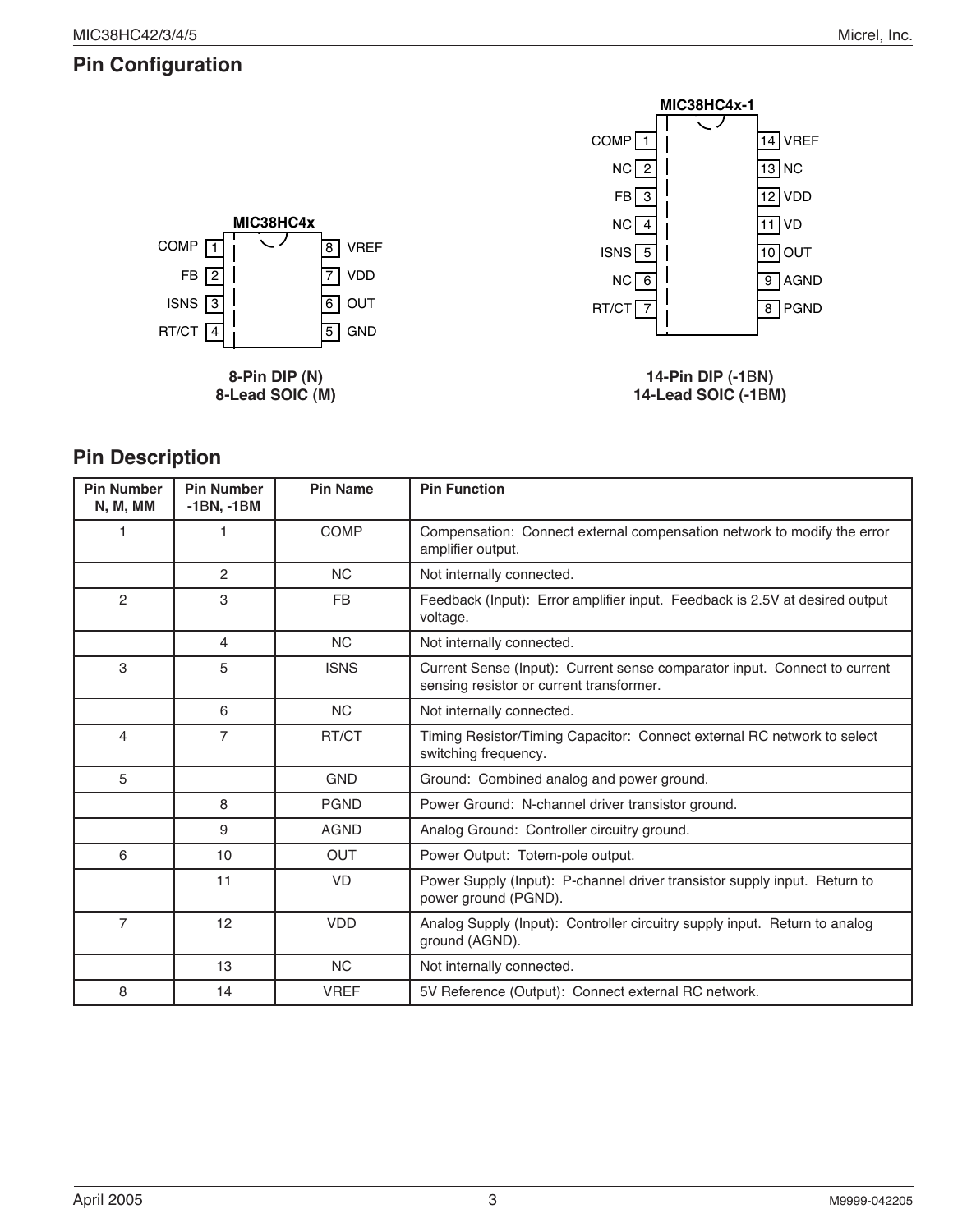| Operation at ≥18V may require<br>special precautions (Note 6). | Operati<br>Packag<br>8-Pin |
|----------------------------------------------------------------|----------------------------|
|                                                                | 8-Pin<br>8-Pin<br>$14-P$   |
|                                                                | $14-P$<br>Storage          |

| Package Thermal Resistance |  |
|----------------------------|--|
|                            |  |
|                            |  |
|                            |  |
|                            |  |
|                            |  |
|                            |  |

## **Electrical Characteristics**

 $V_{DD}$  = 15V, **Note 4**; R<sub>T</sub> = 9.09kΩ; C<sub>T</sub> = 3.3nF; –40°C ≤ T<sub>A</sub> ≤ 85°C; unless noted

| <b>Parameter</b>              | <b>Test Conditions</b>                                    | Min    | <b>Typ</b>     | <b>Max</b> | <b>Units</b> |
|-------------------------------|-----------------------------------------------------------|--------|----------------|------------|--------------|
| <b>Reference Section</b>      |                                                           |        |                |            |              |
| Output Voltage                | $T_A = 25^{\circ}C$ , $I_O = 1mA$                         | 4.90   | 5.00           | 5.10       | V            |
| Line Regulation               | 12V ≤ V <sub>DD</sub> ≤ 18V, I <sub>O</sub> = 5µA, Note 6 |        | $\overline{2}$ | 20         | mV           |
| Load Regulation               | $1 \leq I_{\odot} \leq 20 \text{mA}$                      |        | 1              | 25         | mV           |
| Temp. Stability               | Note 1                                                    |        | 0.2            |            | mV/°C        |
| <b>Total Output Variation</b> | Line, Load, Temp., Note 1                                 | 4.82   |                | 5.18       | V            |
| <b>Output Noise Voltage</b>   | 10Hz ≤ f ≤ 10kHz, $T_A = 25$ °C, Note 1                   |        | 50             |            | $\mu$ V      |
| Long Term Stability           | $T_A = 125^{\circ}$ C, 1000 hrs., Note 1                  |        | 5              | 25         | mV           |
| Output Short Circuit          |                                                           | $-30$  | $-80$          | $-180$     | mA           |
| <b>Oscillator Section</b>     |                                                           |        |                |            |              |
| Initial Accuracy              | $T_A = 25^{\circ}$ C, Note 5                              | 49     | 52             | 55         | kHz          |
| <b>Voltage Stability</b>      | $12 \le V_{DD} \le 18V$ , Note 6                          |        | 0.2            | 1.0        | $\%$         |
| Temp. Stability               | $T_{MIN} \le T_A \le T_{MAX}$ , Note 1                    |        | 0.04           |            | $\%$ /°C     |
| Clock Ramp                    | $T_A = 25^{\circ}C$ , $V_{\text{RT/CT}} = 2V$             | 7.7    | 8.4            | 9.0        | mA           |
| <b>Reset Current</b>          | $T_A = T_{MIN}$ to $T_{MAX}$                              | 7.2    | 8.4            | 9.5        | mA           |
| Amplitude                     | V <sub>RT/CT</sub> peak to peak                           |        | 1.9            |            | $Vp-p$       |
| <b>Error Amp Section</b>      |                                                           |        |                |            |              |
| Input Voltage                 | $V_{\text{COMP}} = 2.5V$                                  | 2.42   | 2.50           | 2.58       | V            |
| Input Bias Current            | $V_{FB} = 5.0V$                                           |        | $-0.1$         | $-2$       | μA           |
| $A_{VOL}$                     | $2 \leq V_{\Omega} \leq 4V$                               | 65     | 90             |            | dB           |
| Unity Gain Bandwidth          | Note 1                                                    | 0.7    | 1.0            |            | MHz          |
| <b>PSRR</b>                   | $12 \le V_{DD} \le 18V$                                   | 60     |                |            | dB           |
| <b>Output Sink Current</b>    | $V_{FB} = 2.7V, V_{COMP} = 1.1V$                          | 2      | 14             |            | mA           |
| <b>Output Source Current</b>  | $V_{FB} = 2.3V, V_{COMP} = 5V$                            | $-0.5$ | $-1$           |            | mA           |
| V <sub>OUT</sub> High         | $V_{FB} = 2.3V$ , R <sub>L</sub> = 15k to ground          | 5      | 6.8            |            | V            |
| V <sub>OUT</sub> Low          | $V_{FB}$ = 2.7V, R <sub>1</sub> = 15k to $V_{BFF}$        |        | 0.1            | 1.1        | $\mathsf{V}$ |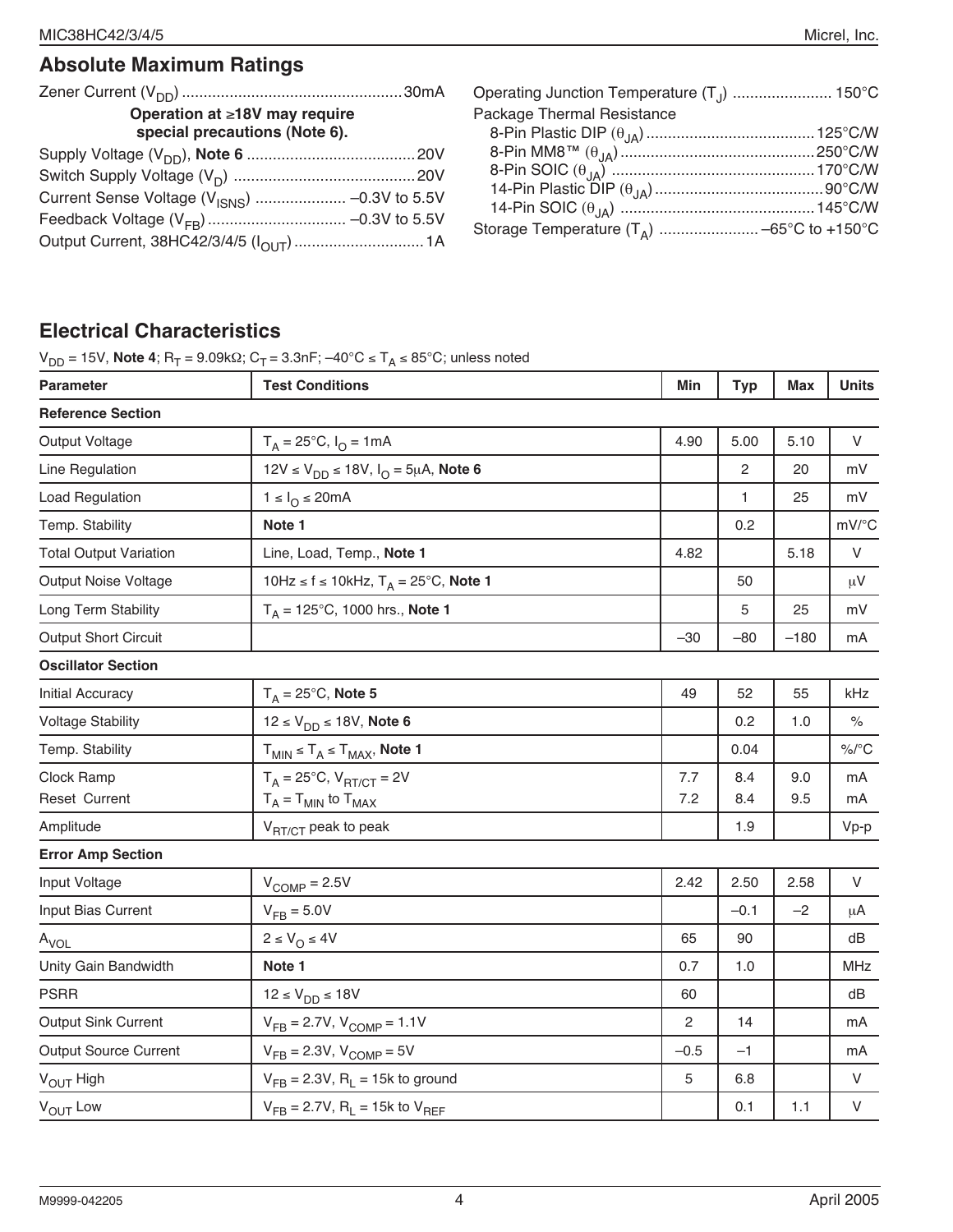| <b>Parameter</b>                                | <b>Test Conditions</b>                                    | Min  | <b>Typ</b> | <b>Max</b>          | <b>Units</b>  |
|-------------------------------------------------|-----------------------------------------------------------|------|------------|---------------------|---------------|
| <b>Current Sense</b>                            |                                                           |      |            |                     |               |
| Gain                                            | Notes 2, 3                                                | 2.85 | 3.0        | 3.15                | V/V           |
| MaximumThreshold                                | $VCOMP = 5V$ , Note 2                                     | 0.9  | 1          | 1.1                 | V             |
| <b>PSRR</b>                                     | $12 \le V_{DD} \le 18V$ , Note 2                          |      | 70         |                     | dB            |
| Input Bias Current                              |                                                           |      | $-0.1$     | $-2$                | μA            |
| Delay to Output                                 |                                                           |      | 120        | 250                 | ns            |
| Output                                          |                                                           |      |            |                     |               |
| $R_{DS(ON)}$ 'HC' High<br>$R_{DS(ON)}$ 'HC' Low | $I_{\text{SOURCE}} = 200 \text{mA}$<br>$I_{SINK} = 200mA$ |      | 10<br>5.5  |                     | $\Omega$<br>Ω |
| <b>Rise Time</b>                                | $T_A = 25^{\circ}C, C_L = 1nF$                            |      | 20         | 50                  | ns            |
| <b>Fall Time</b>                                | $T_A = 25^{\circ}C, C_L = 1nF$                            |      | 15         | 40                  | ns            |
| <b>Undervoltage Lockout</b>                     |                                                           |      |            |                     |               |
| <b>Start Threshold</b>                          | MIC38HC42/4                                               | 13.5 | 14.5       | 15.5                | V             |
|                                                 | MIC38HC43/5                                               | 7.8  | 8.4        | 9.0                 | V             |
| Minimum Operating Voltage                       | MIC38HC42/4                                               | 8    | 9          | 10                  | V             |
|                                                 | MIC38HC43/5                                               | 7.0  | 7.6        | 8.2                 | V             |
| <b>Pulse Width Modulator</b>                    |                                                           |      |            |                     |               |
| Maximum Duty Cycle                              | MIC38HC42/3                                               | 94   | 96         |                     | $\%$          |
|                                                 | MIC38HC44/5                                               | 46   | 50         |                     | $\%$          |
| Minimum Duty Cycle                              |                                                           |      |            | $\mathsf{O}\xspace$ | $\%$          |
| <b>Total Standby Current</b>                    |                                                           |      |            |                     |               |
| Start-Up Current                                | $V_{DD} = 13V$ , 38HC42/44<br>$V_{DD} = 7.5V, 38HC43/45$  |      | 50         | 200                 | μA            |
| <b>Operating Supply Current</b>                 | $V_{FB} = V_{ISNS} = 0V$                                  |      | 4.0        | 6.0                 | mA            |
| Zener Voltage (V <sub>DD</sub> )                | $I_{DD} = 25mA$ , Note 6                                  | 30   | 37         |                     | V             |

**Note 1:** These parameters, although guaranteed, are not 100% tested in production.

**Note 2:** Parameter measured at trip point of latch with  $V_{EA} = 0$ .

**Note 3:** Gain defined as:

$$
A = \frac{\Delta V_{\text{PIN1}}}{V_{\text{TH}}(I_{\text{SNS}})}; 0 \le V_{\text{TH}}(I_{\text{SNS}}) \le 0.8V
$$

**Note 4:** Adjust  $V_{DD}$  above the start threshold before setting at 15V.

**Note 5:** Output frequency equals oscillator frequency for the MIC38HC42 and MIC38HC43. Output frequency for the MIC38HC44, and MIC38HC45 equals one half the oscillator frequency.

**Note 6:** On 8-pin version, 20V is maximum input on pin 7, as this is also the supply pin for the output stage. On 14-pin version, 40V is maximum for pin 12 and 20V maximum for pin 11.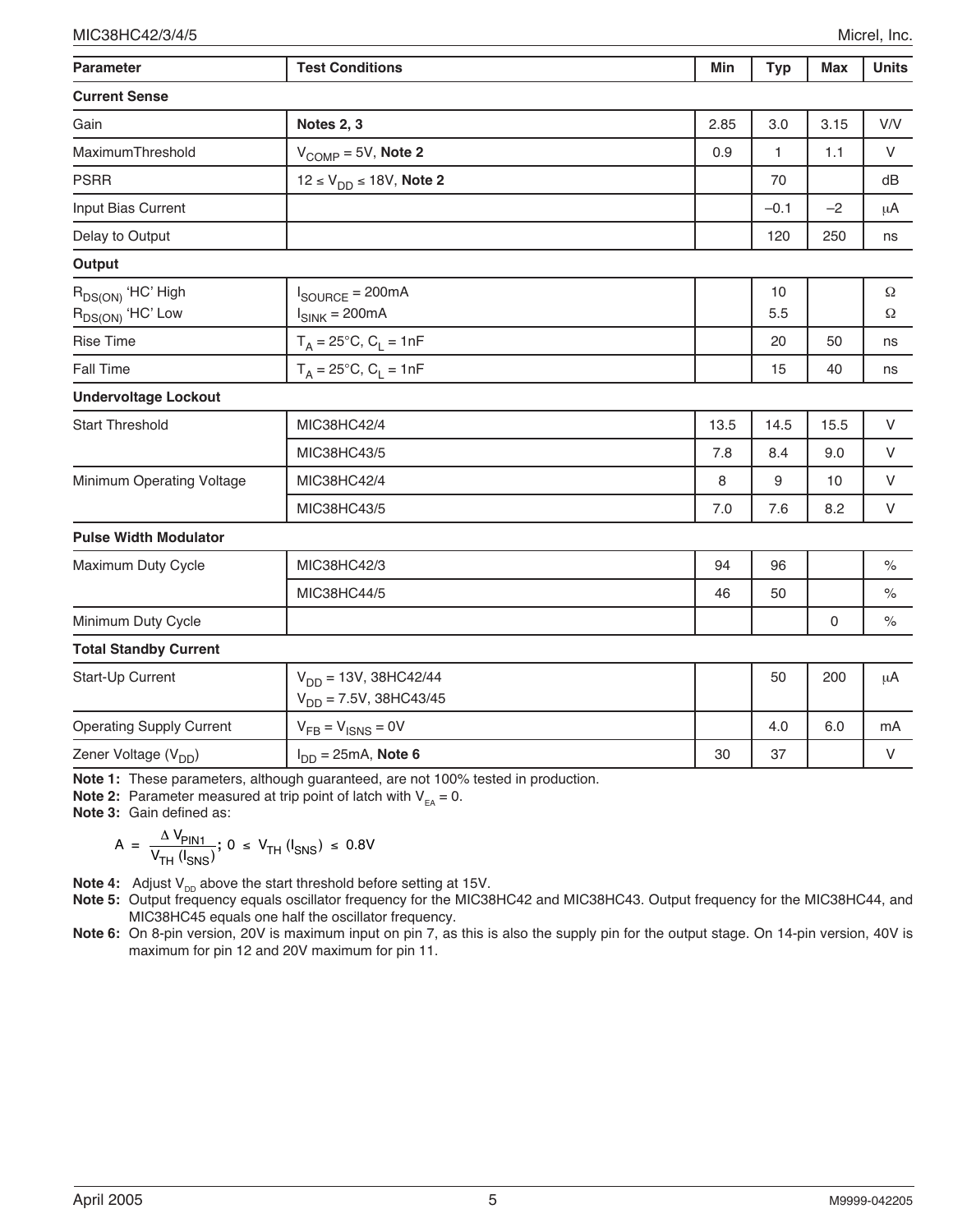







**Oscillator Discharge Current vs. Temperature**

> $V_{DD} = 15V$  $V<sub>OSC</sub> = 2V$

7.2 7.4 7.6 7.8 8.0 8.2 8.4 8.6 8.8 9.0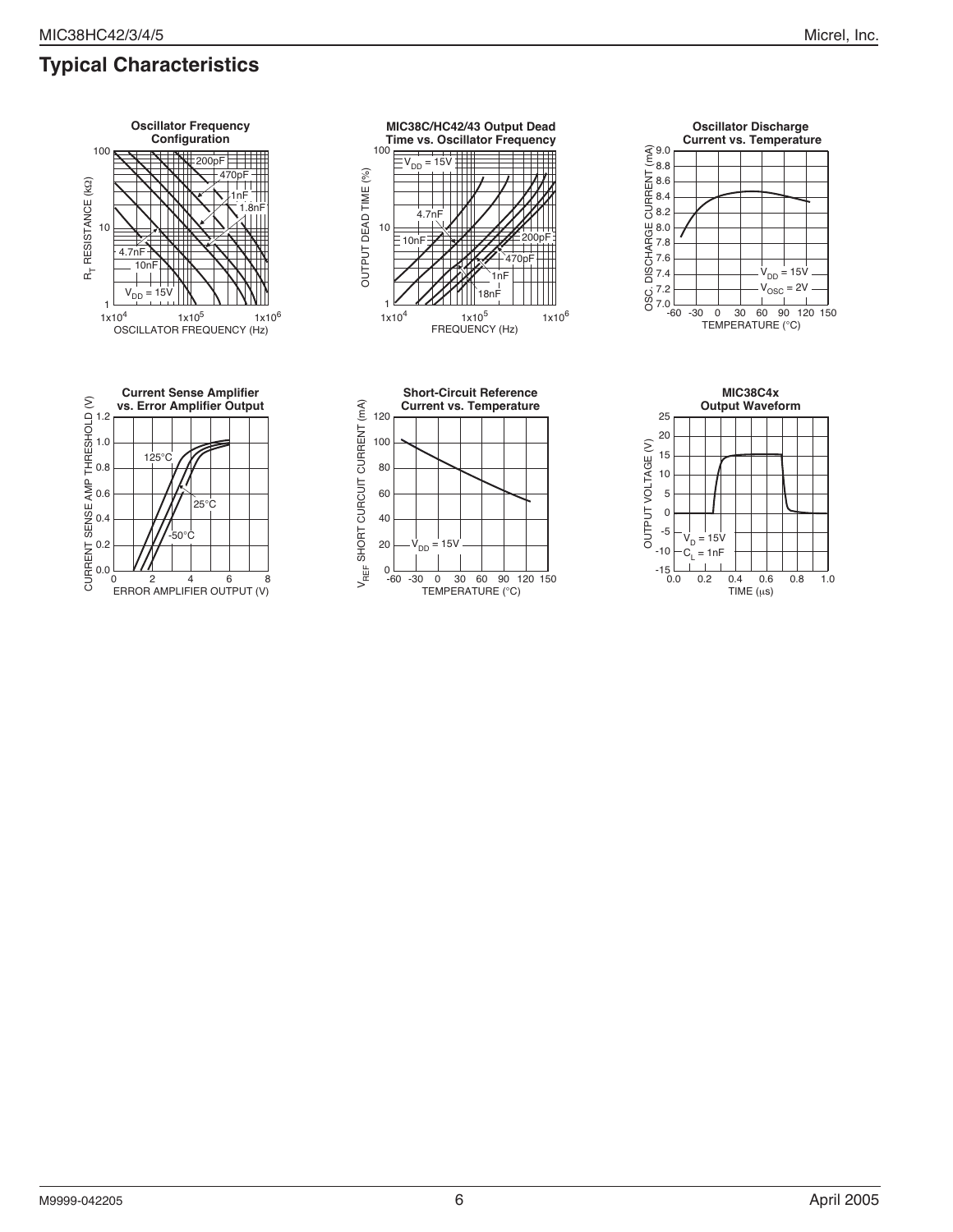### **Package Information**